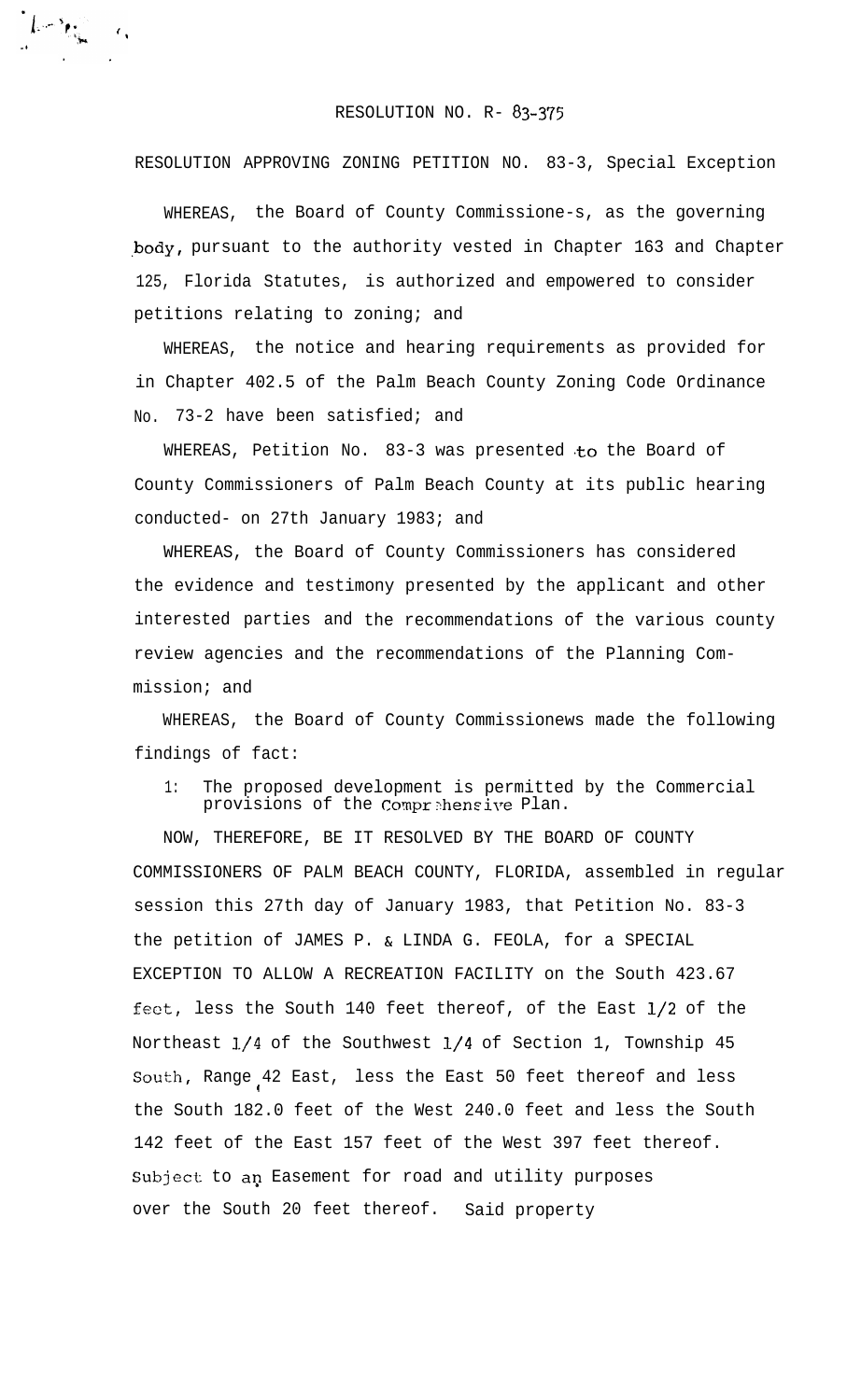located on the west side of Military Trail (S.R. 809), approximately . 2 **miles** north of Hypoluxo Road in a CG-General Commercial District, was approved as advertised subject to the following conditions:

- **1.** The developer shall enter into a contract with the County Utilities Department for sewer service prior to site plan certification.
- **2.** The development shall be required to tie into the County's potable water supply system as soon as service is available and shall thereafter use the on-site well for irrigation purposes only.
- $\mathcal{L}$ The developer may substitute a 4' high (at time of planting) continuous, fast-growing hedge along the eastern 250 feet of the north and south proper-ty boundaries instead **of** the 6' high solid wall.
- **4.** Hours of exiting and entering shall be cleared with the School Board so as not to conflict with school bus schedules.
- **5.** The property owner shall convey to Palm Beach County, within 90 days of approval, 67 feet from centerline for the ultimate right-of-way for Military Trail (approx. an additional 17 ft. of right-of-way).
- **6.** Developer shall only be permitted one entrance onto Military Trail at the project's North property line.
- **7.** The property owner shall convey to the property owners to the west an access easement per the County Engineer's approval.
- **8.** Developer shall construct at the project's entrance road on Military Trail, concurrent with a paving and drainage permit **from** the office of the County Engineer:
	- a) Right turn lane north approach<br>b) Left turn lane south approach
	- Left turn lane south approach

.

'i

 $\label{eq:2.1} \frac{1}{2}\sum_{i=1}^{N} \frac{1}{2} \sum_{i=1}^{N} \frac{1}{2} \sum_{i=1}^{N} \frac{1}{2} \sum_{i=1}^{N} \frac{1}{2} \sum_{i=1}^{N} \frac{1}{2} \sum_{i=1}^{N} \frac{1}{2} \sum_{i=1}^{N} \frac{1}{2} \sum_{i=1}^{N} \frac{1}{2} \sum_{i=1}^{N} \frac{1}{2} \sum_{i=1}^{N} \frac{1}{2} \sum_{i=1}^{N} \frac{1}{2} \sum_{i=1}^{N} \frac{1}{2} \$ 

- 9. Developer shall contribute Eight Thousand Eight Hundred and **Fifty** Dollars (\$8,850.00) toward the cost of meeting this project's direct and identifiable traffic impact, to be paid on a pro-rata basis at the **time** of issuance of the Building Permit(s).
- 10. The approval is limited to the uses specified in the application.
- 11 . No alcoholic beverage sale or consumption shall be per**mitted** on the premise.
- **12 .** The facility shall close at  $11:00$  p.m. each evening.
- **1.3.** The exterior of the building shall be finished in stucco with a Spanish-style roof. In addition, the 6' high wall shall be finished and painted.